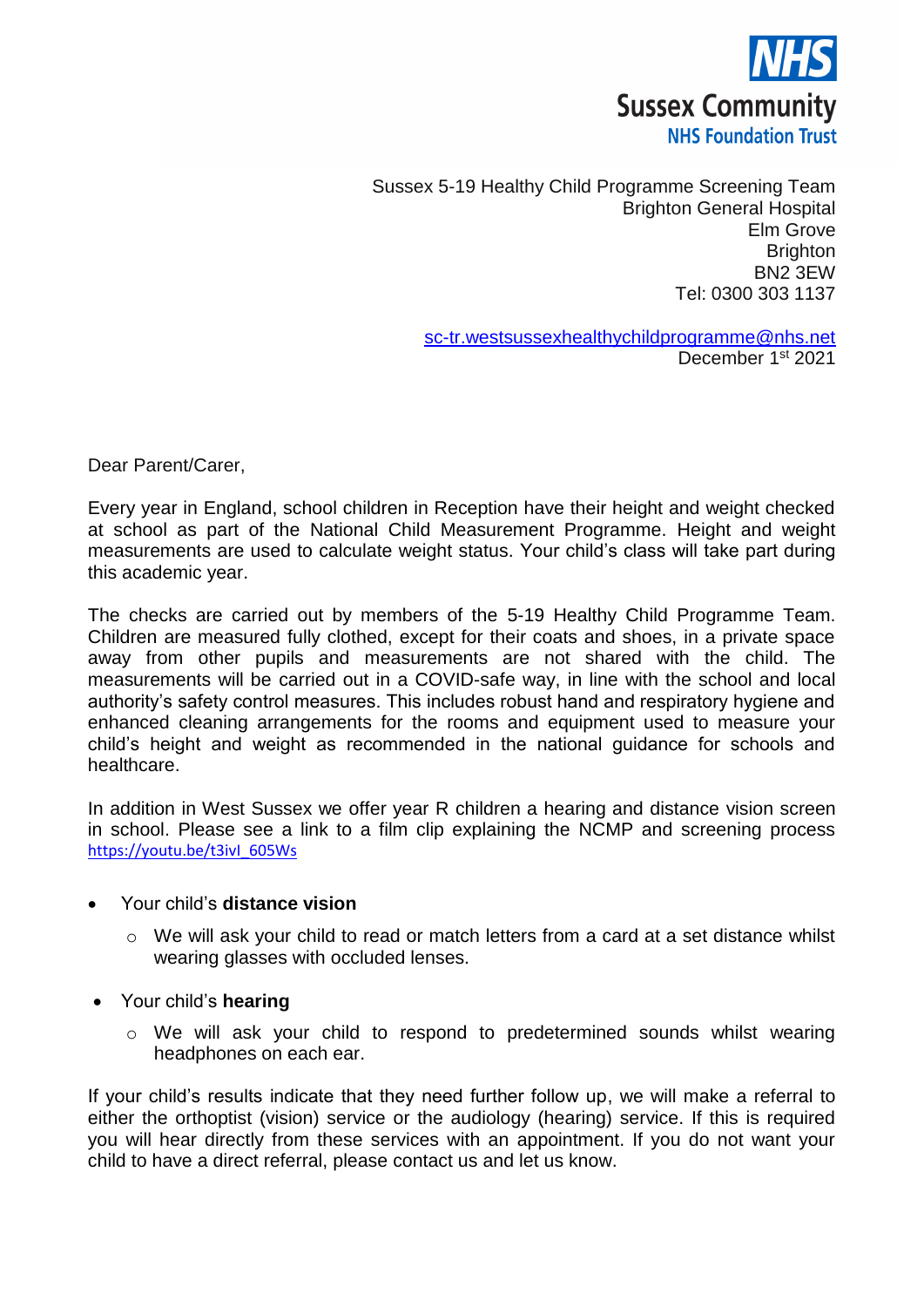If you wish to discuss any of the above please contact us on the details at the top of this letter.

## **Opting your child out**

- **•** If you **do not** wish us to screen your child's vision and/ or hearing, please "opt" your child out by contacting us on the details above at the top of this letter by **31st December 21**
- If you **do not want your child** to take part in the National Child Measurement Programme, please contact us on the details above at the top of this letter by **31st December 21**

You will need to give us your child's name, address, date of birth and school they attend.

If your child has a medical condition that affects their height or weight, please let us know using the contact details provided above.

#### **If your child is seeing a specialist for either their hearing or vison, please inform us on the details above as we will not undertake the screening in school.**

Children will not be made to take part on the day if they do not want to.

### **NCMP information we collect and what it is used for is listed below:**

- Your child's date of measurement, sex and date of birth are used to calculate your child's weight category.
- Your child's name, date of birth and NHS Number are used to link your child's measurements in Reception and Year 6. Other data sets may also be linked such as your child's dental survey results or any visits to hospital they may have had. Linking your child's information in this way helps us to understand how and why the weight status of children is changing, and how this affects children's health.
- Your child's ethnicity and address are used to help understand some of the reasons for the difference and changes in child weight across England.
- Your address is required to send you your child's feedback letter which will include your child's measurements. Your telephone number is required as we may contact you to discuss your child's measurements.

All the data collected is also used for improving health, care and services through research and planning.

All this information is treated confidentially and held securely. No individual measurements will be given to school staff or any child. If you are happy for your child to be measured, you do not need to do anything.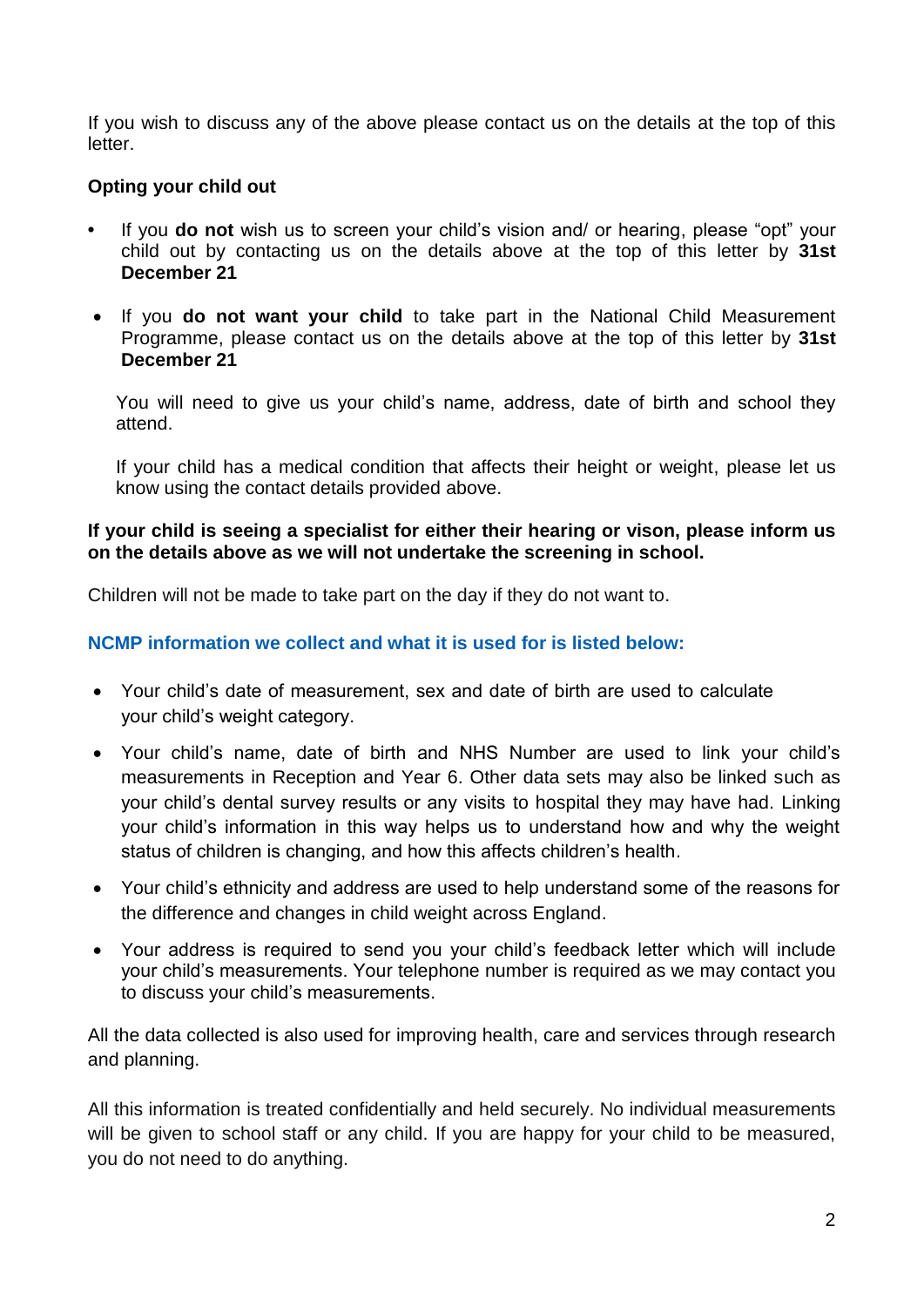#### **How the data is used**

The information collected from all schools in the area will be gathered together and held securely by SCFT. We will store your child's information as part of their local child health record on the NHS's child health information database and share it with their GP if their measurements indicate they are outside of the healthy weight range.

All the information collected about your child will be sent by us to NHS Digital. NHS Digital is responsible for collecting data and information about health and care so that this can be used to monitor and improve the care provided to people across England.

The information collected about your child will also be shared by NHS Digital with the UK Health Security Agency (UKHSA) but in a de-personalised form only. This means that the UKHSA will not be able to identify your child. UKHSA is responsible for working to protect and improve the nation's health.

Both NHS Digital and UKHSA will use the information from the National Child Measurement Programme to better understand numbers and trends in child weight and body mass index (BMI). This helps with the planning of services to support healthy lifestyles in your area. No information will ever be published by NHS Digital or UKHSA identifies your child.

De-personalised information from the National Child Measurement Programme may also be shared by NHS Digital with other organisations, such as universities. This is to help improve health, care and services through research and planning. This information cannot be used to identify your child, and NHS Digital only ever shares information for research with the approval of an independent group of experts.

#### **Further information**

Further information about the National Child Measurement Programme can be found at www.nhs.uk/live-well/healthy-weight/national-child-measurement-programme

Information and fun ideas to help your kids stay healthy can be found at www.nhs.uk/change4life

Information about how SCFT collect and use information can be found at www.sussexcommunity.nhs.uk/downloads/services/how-we-use-your-information.pdf

Information about how NHS Digital and Public Health England collect and use information can be found at www.digital.nhs.uk/about-nhs-digital/our-work/keeping-patient-datasafe/how-we-look-after-your-health-and-care-information and [https://www.gov.uk/government/organisations/public-health-england/about/personal](https://www.gov.uk/government/organisations/public-health-england/about/personal-information-charter)[information-charter](https://www.gov.uk/government/organisations/public-health-england/about/personal-information-charter)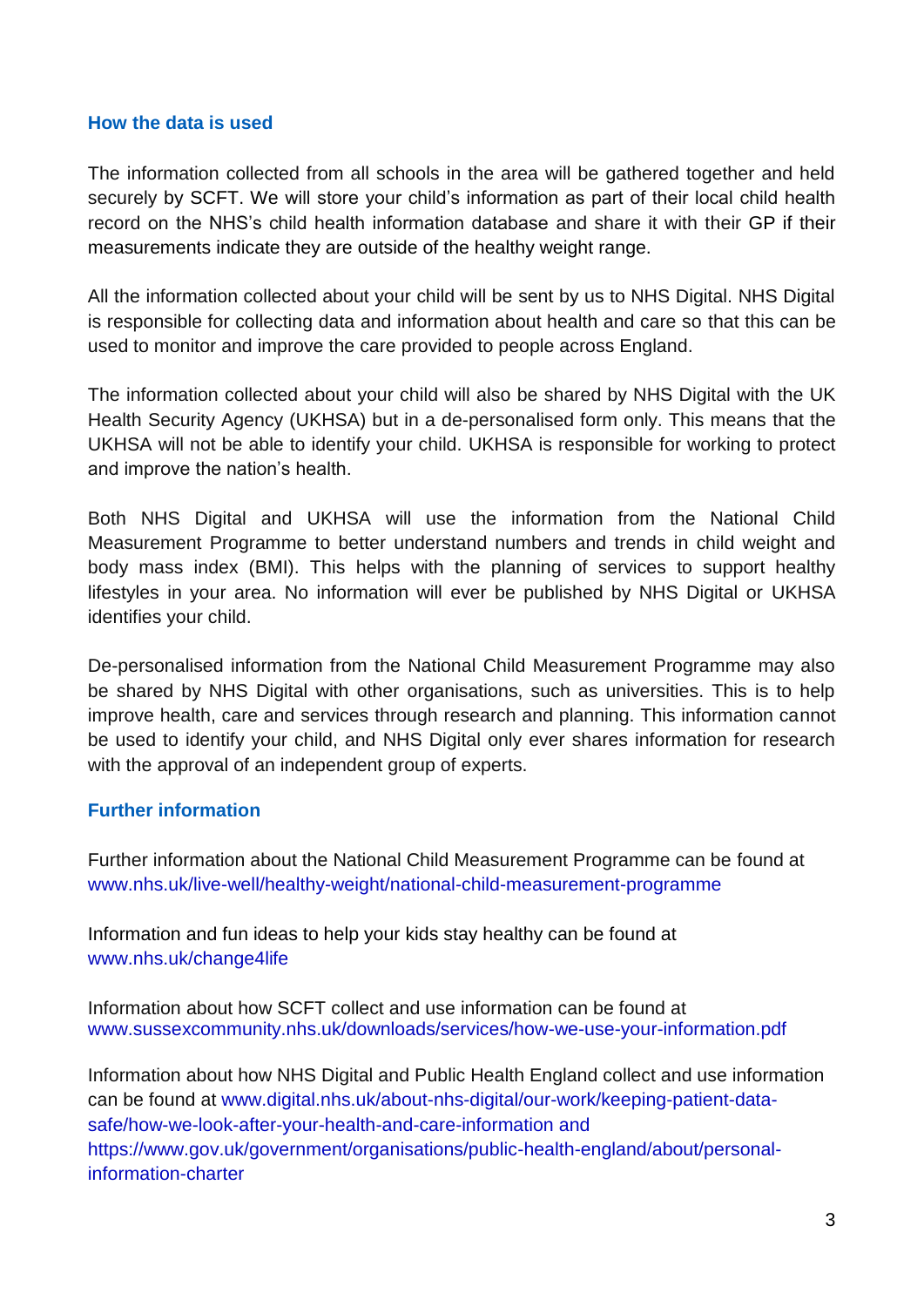Information about the organisations NHS Digital has shared information from the National Child Measurement Programme can be found at www[.digital.nhs.uk/services/national](https://digital.nhs.uk/services/national-child-measurement-programme/)[child-measurement-programme](https://digital.nhs.uk/services/national-child-measurement-programme/)

Your school nurse team can also support with issues such as sleep, continence, poor school attendance, emotional health. Please contact the team Monday to Friday 9-4.30, excluding Bank holidays on 0300 303 1137 or text Parentline on 07312 277011.

Yours faithfully,

The 5-19 Healthy Child Programme (School Nurse Team)